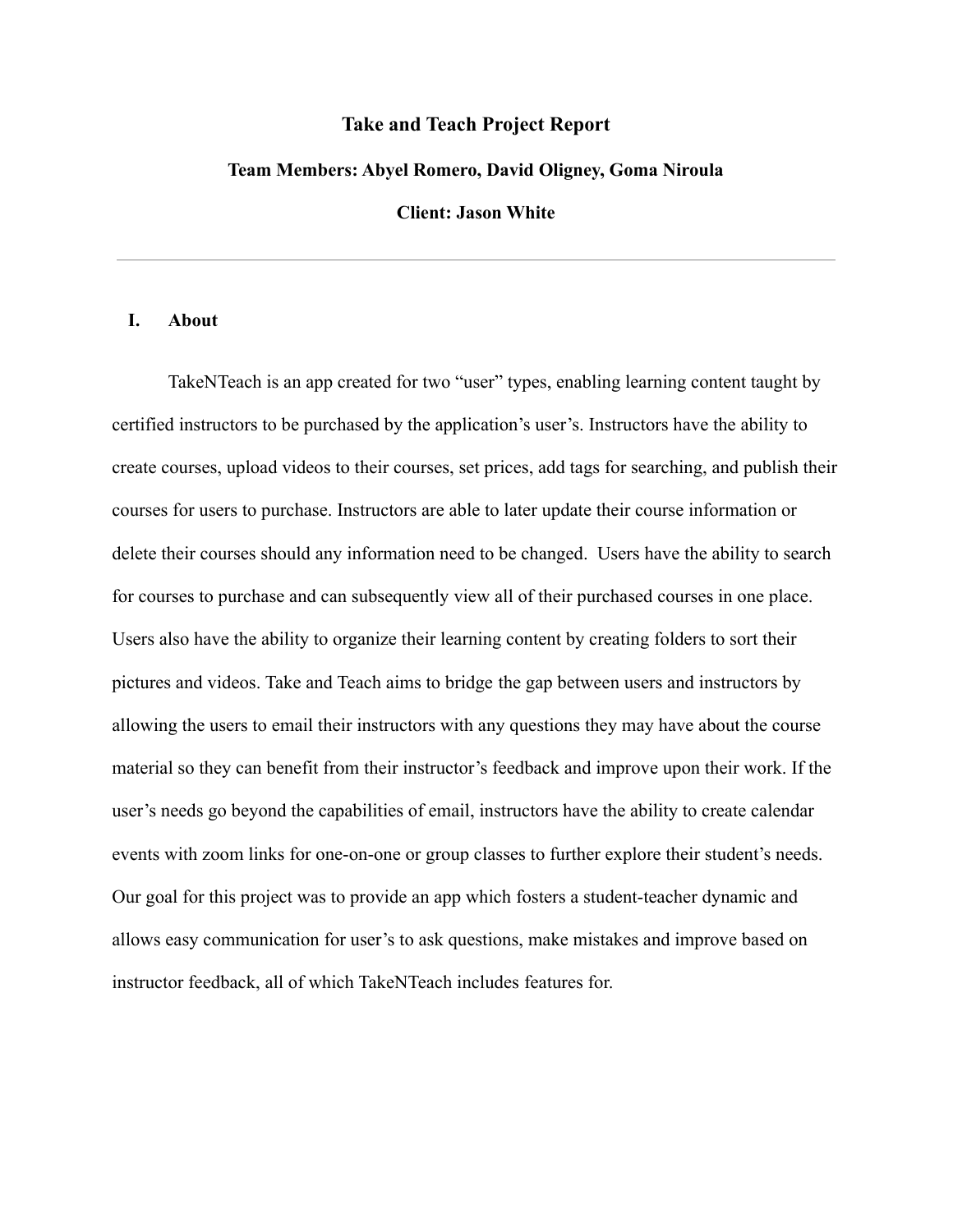# **II. Our Process**

## **A. Gathered Requirements**

We met with our client to understand the features he wanted in the TakeNTeach app. We received previous documentation which allowed us to understand the app and its features better and created a requirements document which detailed everything we knew about what our client wanted for the app.

## **B. Picked Technologies**

We researched various technologies while keeping in mind our requirements and our clients budget. We settled on using Ionic which satisfied our cross-platform requirements, chose MongoDB and Google Cloud Service for our backend, and went with Heroku to host our app.

## **C. Divided Work**

We created a timeline detailing the different features we needed to implement with tentative dates for completion and assigned each feature to a member of our group.

#### **D. Started Coding**

We created an Ionic project with Capacitor dependencies. We also created a Github account so that we could collaborate without any issues. We created a repository for our API as well as the App. We pushed the empty Ionic project we had created so that each of us could start working on each of our features. We watched tutorials for Ionic and Angular to learn the requirements of the technologies we chose and began coding our initial UI, and later implemented the backend.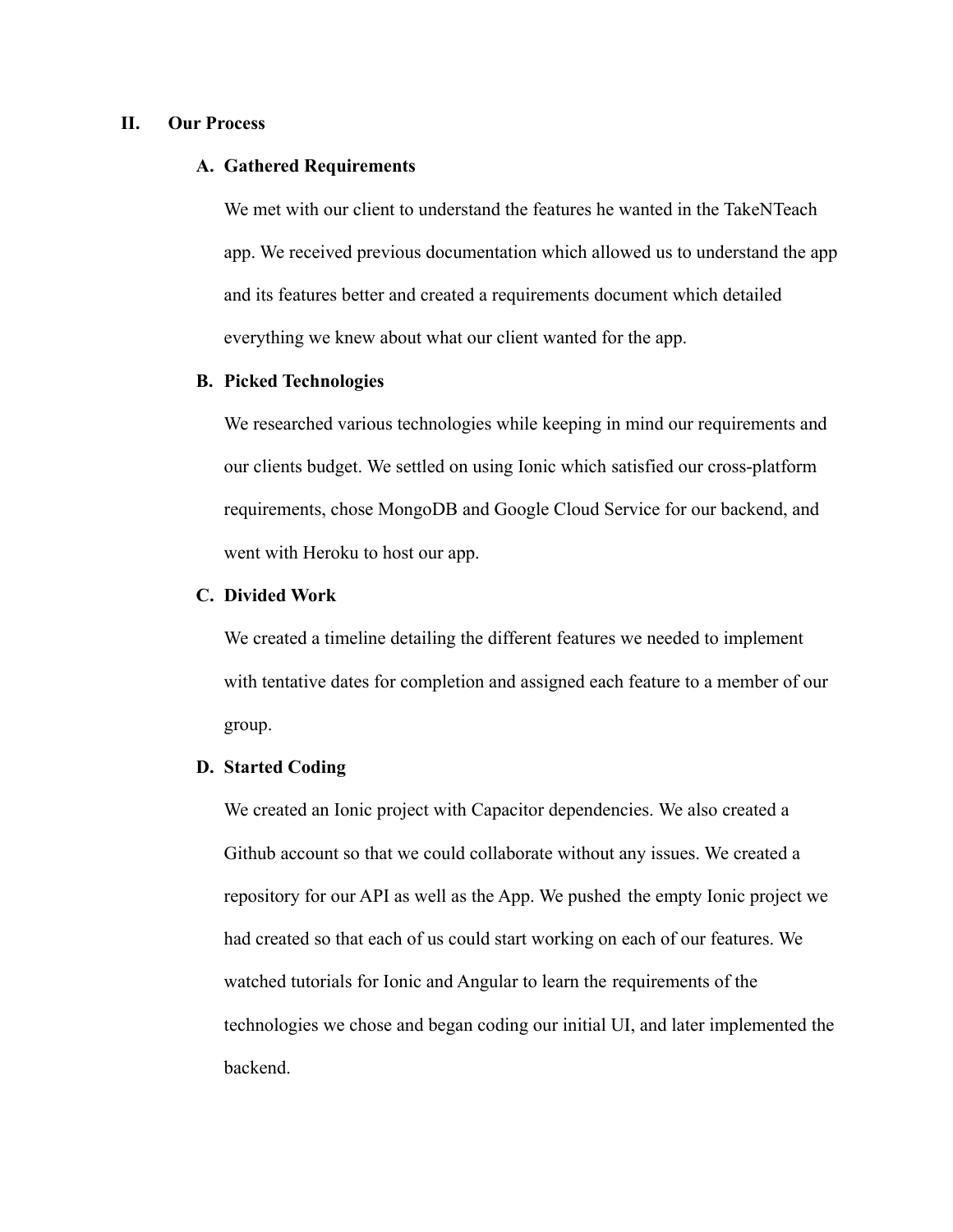# **E. First Round of Testing**

We created an Apple account to use Testflight Beta Testing. We pushed our code to Test Flight, added test users and created a public link for the App. We sent an email to our testers which included the instructions on what to test as well as links to the feedback forms and the public application download link. We received and read the feedback from the testers about what worked and what didn't work to fix various issues..

# **F. Changes**

Based on the feedback from our testers, we fixed each of our individual features that were not working. We also fixed all of the little bugs that the testers noticed, for example small UI errors or navigation issues.

## **G. Second Round of Testing**

We pushed an updated build to TestFlight for our second round of testing and sent a second testing email out which included the updated instructions, updated feedback form, and the app link. We got feedback from the testers on everything that was working after our changes and any other bugs they found.

## **H. Final Changes**

We made the final round of changes to our app based on the feedback from the testers as well as the smaller things that we noticed.

- **III.** What feedback we got from testing and how we fixed the issues.
	- **A.** Feedback: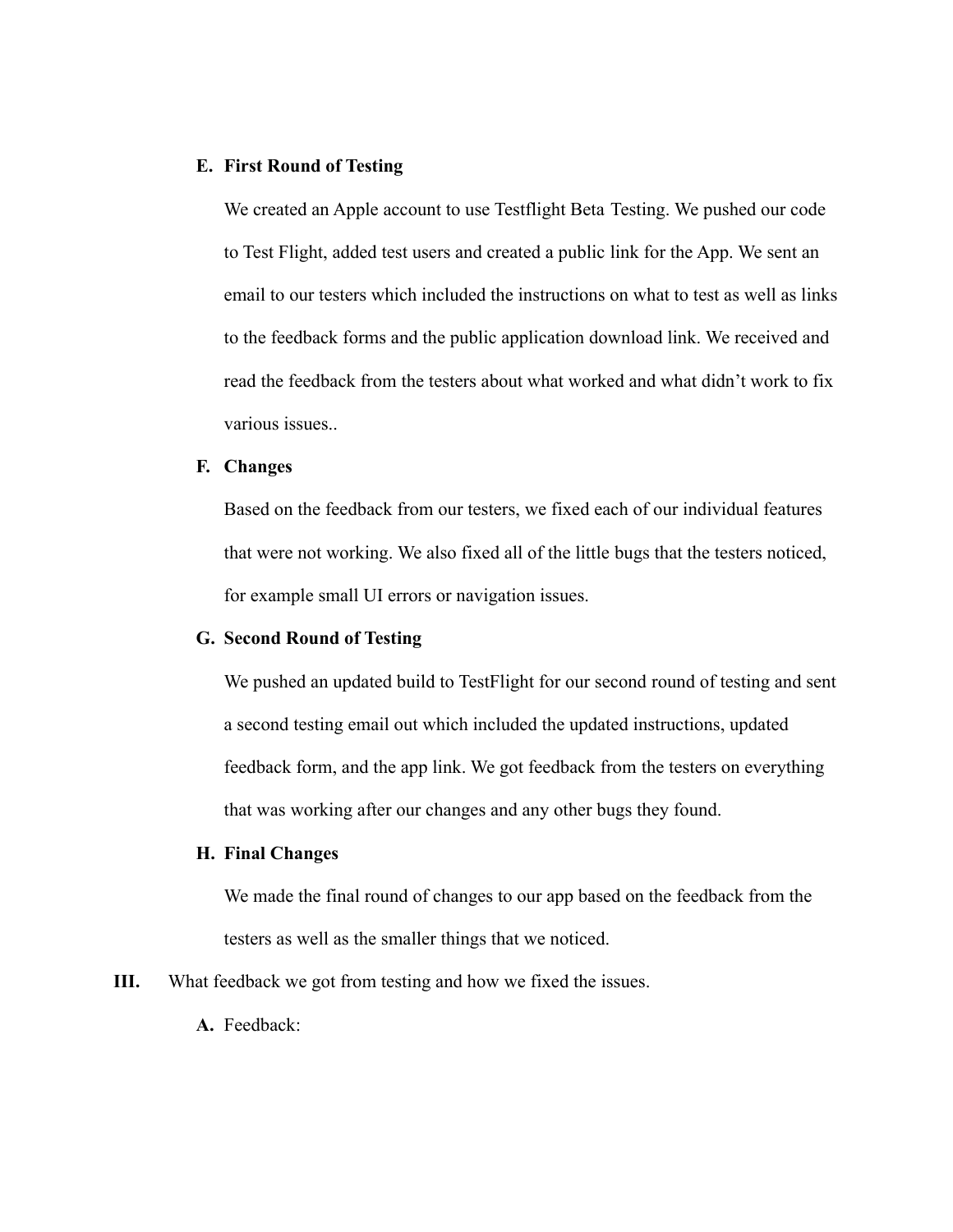- **1.** Instructor create course/upload video page was not working because the app wasn't registering the fact that the instructors were logged in so it was not letting them create the course.
- **2.** Instructors weren't able to manage the courses because they weren't able to create it.
- **3.** Users could purchase the same video multiple times.
- **4.** Users were not able to stream the videos they purchased.
- **5.** Users were not able to search for the courses.

## **B. Changes:**

- **1.** Before the users/instructors were automatically taken to their home page so it was not registering they were logged in so we changed the routing and instead took them to the login page. This fixed the issue. Instructors were able to create courses and upload videos to that course.
- **2.** Instructors were able to manage courses now that they could create courses.
- **3.** We changed the code so that once the users have purchased the video, they can't purchase it anymore.

## **IV. How the Project Changed (Requirements vs Final Product)**

**A.** Our client wanted a gallery section with folder functionality which we had not included in our initial requirements, and had to incorporate with limited time. We did some research and found out that the technology we were using did not have many useful plugins that we could use for this purpose. After more research, we